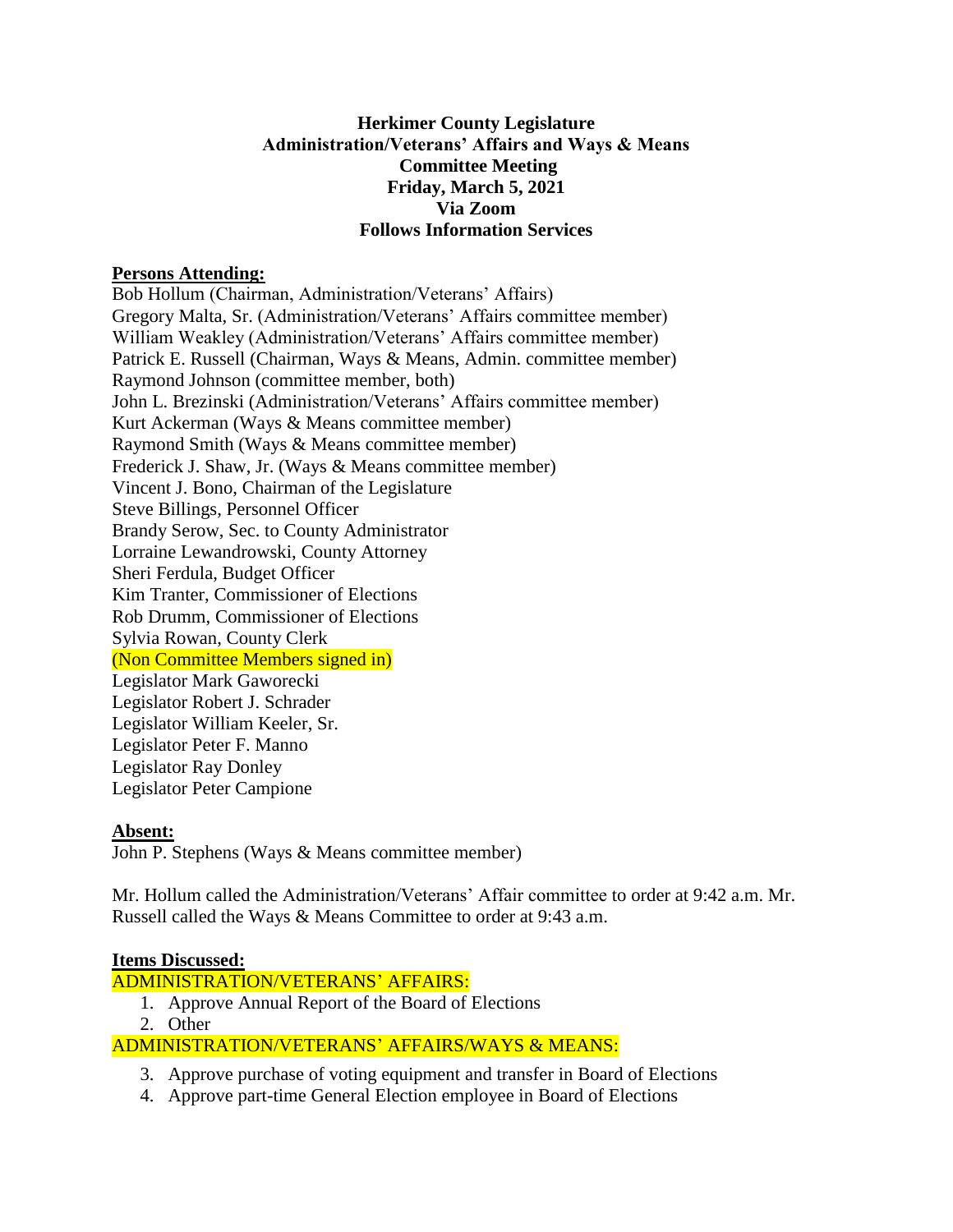- 5. Discussion of undetermined additional election expenses in Board of Elections
- 6. Other DMV Discussion

### **Committee Vote Record**

#### ADMINISTRATION/VETERANS' AFFAIRS:

Mr. Hollum: "First on the agenda is to approve the Annual Report of the Board of Elections. Can I get a motion?"

Item #1 – On motion of Mr. Brezinski, seconded by Mr. Malta for Administration/Veterans' Affairs, Item #1 was voted on, approved and moved for Resolution. Unanimous.

Mr. Hollum: "Anything under other?"

Item  $#2 - N/A$ .

### ADMINISTRATION/VETERANS' AFFAIRS/WAYS & MEANS:

Mr. Stephens marked present.

Mr. Hollum: "Number three is discussion of purchasing of voting equipment in Board of Elections. I believe the Board of Elections was asking to have it under there as purchase but it's under discussion. We will go with it anyways. I believe everyone received a copy of the proposal. Clear Ballot Solution Overview. Kim or Rob, would you like to discuss it?"

Rob Drumm: "Just to cover some of the laws that are out there right now, there is a recount law that passed and is now active for this year moving forward for any race that is 5.5% or closer is an automatic triggered recount. Early voting, there is a Bill that is floating around that we would have to add a second sight. That is having some traction but will be determined by the Legislature this session. No Excuse Absentees, those are going to be a ballot proposition this year and likely to go into effect next year meaning you don't need any excuse of any kind that's currently is there. You can just walk in our office and say I want one and we give it to you. And there is a bill out there to start counting absentees before Election Day which would be a major change to our office. With this outlook, the equipment that we are talking about today it is going to be essential operation of the office to complete our duties in a timely fashion. This year, obviously, with the Presidential and the influx of absentees we were able to do 400 ballots per hour with three machines and that is if we had no paper jams. That was also utilizing four other outside people plus the four people in our office. Some days last year we received anywhere from 700 to 900 ballots per day while still answering over 5,000 phone calls in that period of time total we received about 5,600 absentees and affidavits that had to be canvassed and as I said, we had four outside inspectors and our office. It took about fifty to sixty hours doing that with an additional ten to twelve hours on our end just for the administrative portion. This equipment is going to remove those massive amounts of time that we really don't have with the regulations that are out there now and that will translate into direct cost savings over a time period. And it will allow for on time completions. The Clear Ballot Solution can scan 4,000 to 5,000 ballots per hour so in a theoretical sense we could have had our entire canvas done in about two to three hours. Again, that is theoretical, there are other things that go into it but you get the idea. It also removes a huge source of human error and map error and will allow us to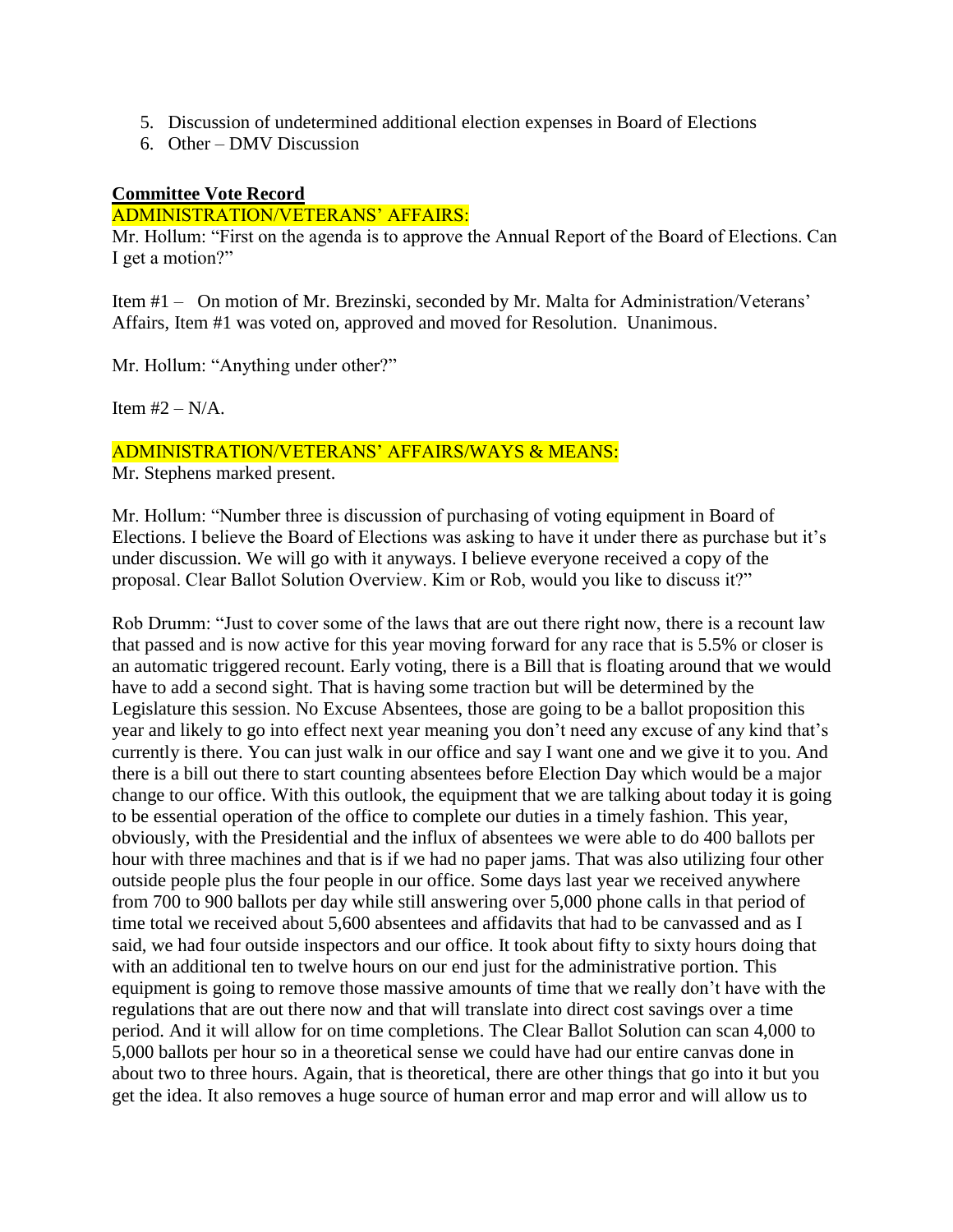accomplish things a lot sooner."

Kim Tranter: "Good morning. I want to talk about elections going forward. So Rob talked about what happens when they authorize absentee ballot counting seven days before an election. We will not be able to take advantage of that because there are only four people in our office. Either way we are looking at this, if we handle an election in the normal fashion we have to wait seven days before we can start counting and during that time we process absentees, we check the voting machines to make sure that they are all clear and there is nothing left behind. Then we can start processing absentees and Rob talked about how long it took for the General Election and that there were eight of us and it took like five or six days and then we have to take all of that information and file it into a spread sheet that can take two to three days, that whole process takes us to pretty close to after Thanksgiving. Last year we worked the day after Thanksgiving, that whole weekend to try and get our results done timely and we really pushed the envelope. Now if they change elections and we begin to process seven days early, like I said, we are not going to be able to do that because in our office we do not have the manpower to do that and handle possibly early voting and pole site voting all at the same time that we are processing absentees. There is just not enough of us to go around. So again I think we are looking at after Thanksgiving to produce all of these results and what this does is that some of you guys have challengers for the Primary. You are going to be waiting until after thanksgiving for your results. That is a big concern of ours. We learned a lot of thing in the CD22 court case. Some things we did really well but processing things like that is a weakness for us. So when the judge says we needs results by 4:00 p.m. today, we would not be able to comply with that and that is what happened in Oneida County. Oneida County was a mess and one of their big issues is they have a Clear Ballot machine and they did not use it. They were not able to provide results anytime the judge asked for it. They would have to wait four, five, six days which delayed everything much longer than it really needed to be in that court case. And every day there were News Agencies calling "Do you have your results?" No, not today, maybe Friday. No, maybe next week. Those are the things that put the County in an unfavorable light. That's all I have. We can answer any questions that you might have."

Mr. Hollum: "I actually want to add a couple things to that. I know it usually comes out in the costs, I'm under the impression that it's \$56,000 for five years. After that it would be \$4,000 a year. Sheri, could money from the Levy account be used to purchase this piece of equipment?"

Sheri Ferdula: "The Levy account could be used. At this time I can't say for certain they would have that much money in there to cover that at this point. However, we did budget for full rollout for the Primary and the General Election which I don't think we are going to have the Primary and they have been doing a good job of getting different quotes and saving some money. If we decide to move forward I would say take it out of the Levy account and then probably have to look at it towards the end of the year to see if it needs to have any money added."

Mr. Hollum: "Is there any of the Levy money left over?"

Sheri Ferdula: "There is only about \$7,000 at this time." Mr. Hollum: "Kim or Rob, I know this quote is good for only forty-five days so are you in a hurry to get a run on this if it is accepted?"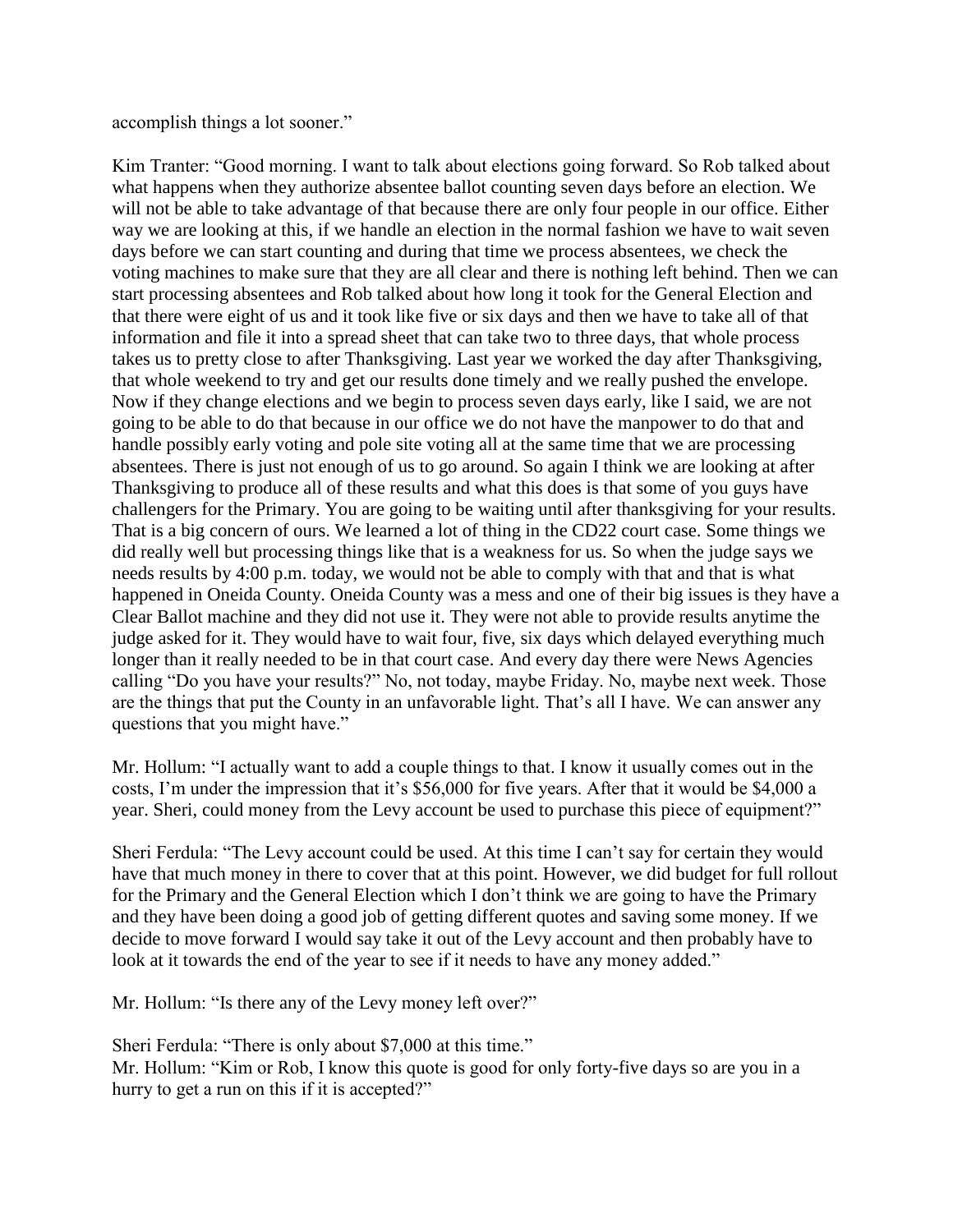Kim Tranter: "We would like to get on it because they will be here with us when we run our first and second election and will walk us through all of this. All of the reports that are available for this machine will probably involve all lot of training as well."

Mr. Hollum: "Any questions?"

Mr. Russell: "Where will we be saving money? I heard the term saving money."

Mr. Hollum: "You wouldn't have to have as many employees to count these things. We would have a much better product, more accurate. I don't know how much we would save after the initial five years."

Mr. Weakley: "Is this \$56,000 for the five year period or is this per year for five years?"

Mr. Hollum: "No that covers the first five years. Anything that could possibly go wrong and the \$4,000 will cover anything that could possibly happen, their licensing, all that stuff after five years."

Mr. Russell: "What is the upfront costs of this?"

Mr. Hollum: "\$56,000."

Mr. Russell: "And then what happens in year two, three, four and five?"

Mr. Hollum: "Nothing happens in those years. In year six it goes to \$4,000 or around \$4,000."

Mr. Bono: "Mr. Chairman, who makes this machine?"

Mr. Hollum: "Clear Ballot. I am not sure. Kim or Rob?"

Kim Tranter: "Yes, Clear Ballot and they are in New Hampshire."

Mr. Bono: "And who makes our voting machines?"

Kim Tranter: "Dominion."

Mr. Bono: "They are not affiliated, are they?"

Kim Tranter: "They are not."

Mr. Bono: "Thank you."

Kim Tranter: "And Clear Ballot has some proposals before the State Board for voting machines. Now, we are not in the market for voting machines for at least a few years but their voting machines will be really compatible with this system."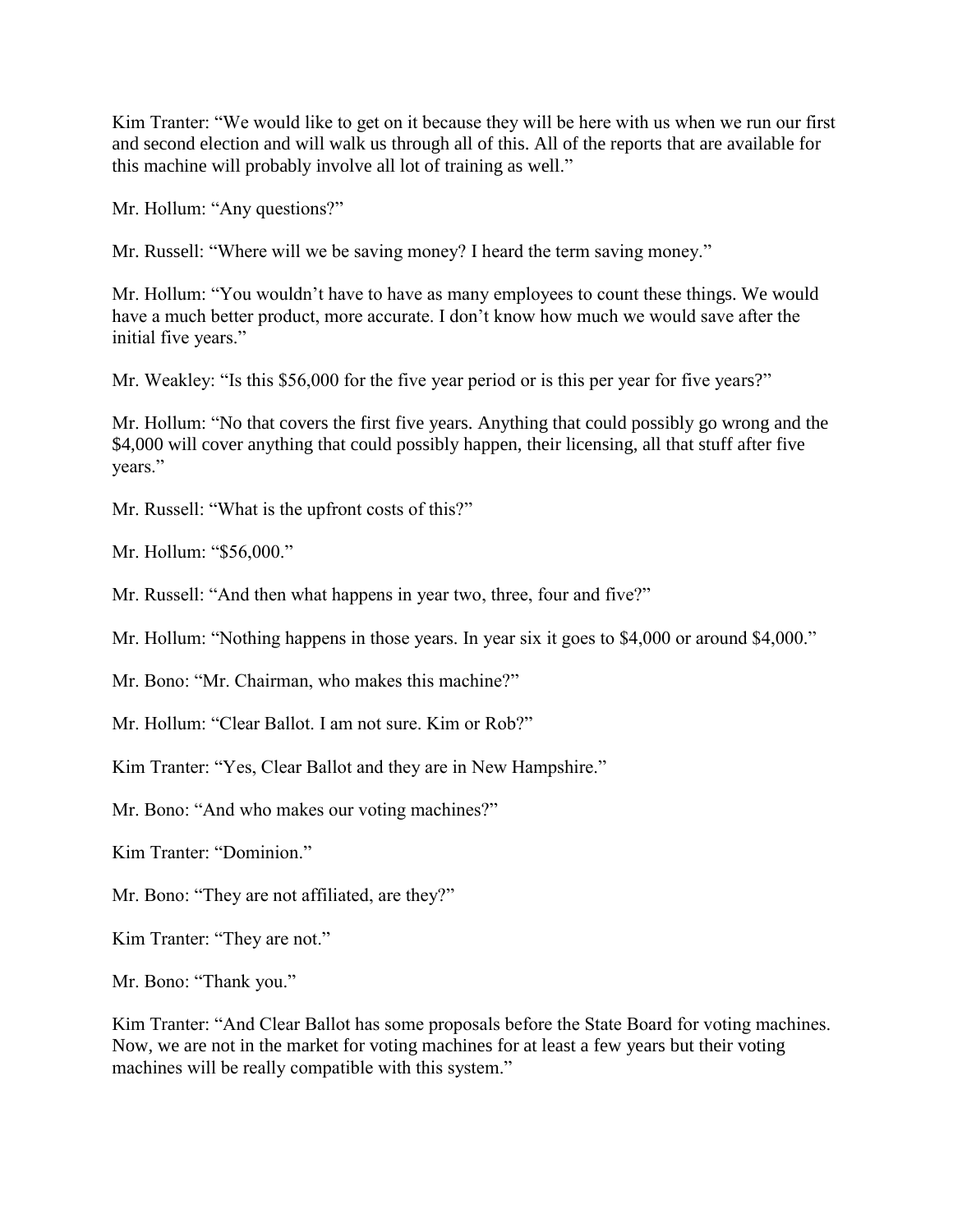Mr. Hollum: "And by way of comparison, and I know it's anything you should look into, last year we had \$60,000 left that wasn't used. Not saying there is going to be \$60,000 left this year but just an example."

Mr. Johnson: "I'm just curious and I talked to Kim a little about this and Rob, of the Counties, the Tenney Brindisi race, of all of the counties, did any of those counties have this machine?"

Kim Tranter: "Most of them."

Mr. Hollum: "Oneida County did not use it though."

Kim Tranter: "Right."

Mr. Johnson: "That's good to know. Thank you. So the other counties had this and it worked and Oneida County chose not to use it."

Kim Tranter: "Correct."

Mr. Hollum: "There is a reason behind that. Kim can you explain it?"

Kim Tranter: "I don't know why they didn't use it. I think they were so messed up in every other way that they just never relied on their machine."

Mr. Johnson: "So we were the only County not to have it in that race?"

Kim Tranter: "I think so. I know even little Chenango County has it. There are thirty-three counties in the State who currently have this."

Mr. Russell: "I have a question. You are saying our machines can only do a hundred and twentyfive per hour?"

Kim Tranter: "Yes."

Rob Drumm: "What we currently doing is we are using the voting machines that we currently have that are utilized in a different fashion so think about when you walk into your poll site up in Webb how long it takes after you put it in. It takes about eight to twelve seconds depending the ballot if it is double sided, what's on there, how well the markings are filled in, etc. So, eight to twelve seconds per ballot and we were utilizing three machines to go through. That's what we were able to accomplish with what we had currently. That's a step up for us because the last General Election, when it was Jennifer and I, we hand counted all of those absentees. The two of us it took us close to three weeks."

Mr. Manno: "I would like to make a comment. I want to commend the Board of Elections for the great job they did in this past election. Compared to Oneida County, we stood out head and shoulders."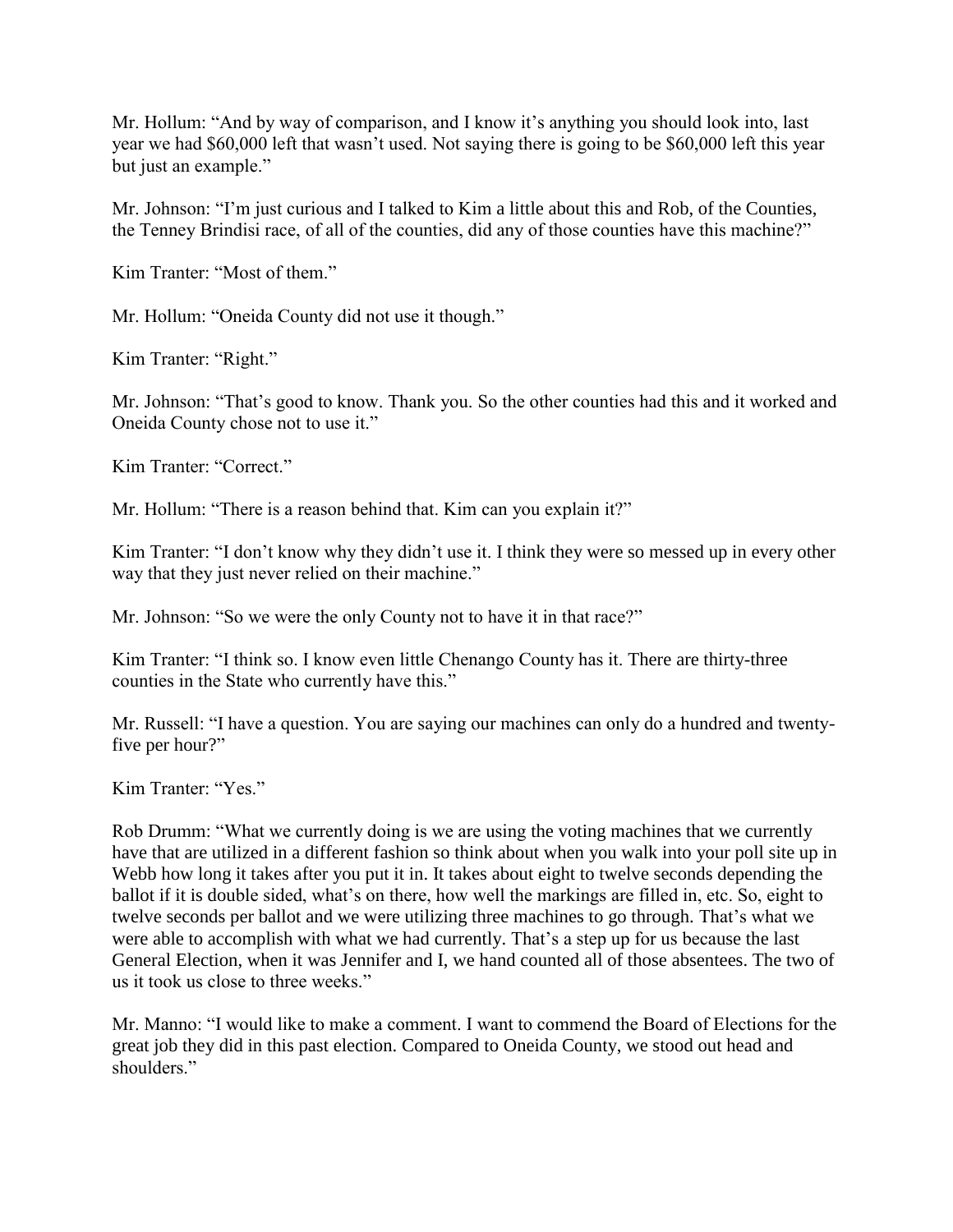Kim Tranter: "Thank you very much."

Rob Drumm: "Thank you Mr. Manno."

Mr. Russell: "You can still do four hundred an hour you said, right?"

Kim Tranter: "Right."

Mr. Russell: "And you're still saying that that's going to take until after Thanksgiving to get that done if you are doing it at four hundred per hour?"

Kim Tranter: "Well, some of those are unknown but that is what it took us last year and granted there were way more ballots."

Mr. Russell: "You said you had 5,600 ballots, right?"

Kim Tranter: "Yes."

Mr. Russell: "You can do four hundred in an hour but you are telling me it's going after Thanksgiving. This isn't adding up to me. That is what I am trying to figure."

Rob Drumm: "There are other processes that come into play after we leave the count room that we have to do. We have to add everything up in consolidated Excel reports. We were really pushing it with a lot of extra hours we were putting in and that was the fastest that we were able to do. It was the weekend of Thanksgiving that we sent our report in."

Mr. Russell: "How many people did you have working after the fact, after the election?"

Kim Tranter: "Eight."

Mr. Russell: "So four of you, right, and you had four others and they were all full time?"

Kim Tranter: "Yes. When we were counting absentees, yes."

Mr. Russell: "Were there four FTEs or were there four people there?"

Kim Tranter: "There were the four of us, the four people we brought in to help, there were three machines and our part time person was the floater helping out where she could."

Mr. Russell: "So you also had one part timer?"

Kim Tranter: "Yes."

Mr. Russell: "And those four that you had were all, well whatever it took during the day?"

Kim Tranter: "Yes."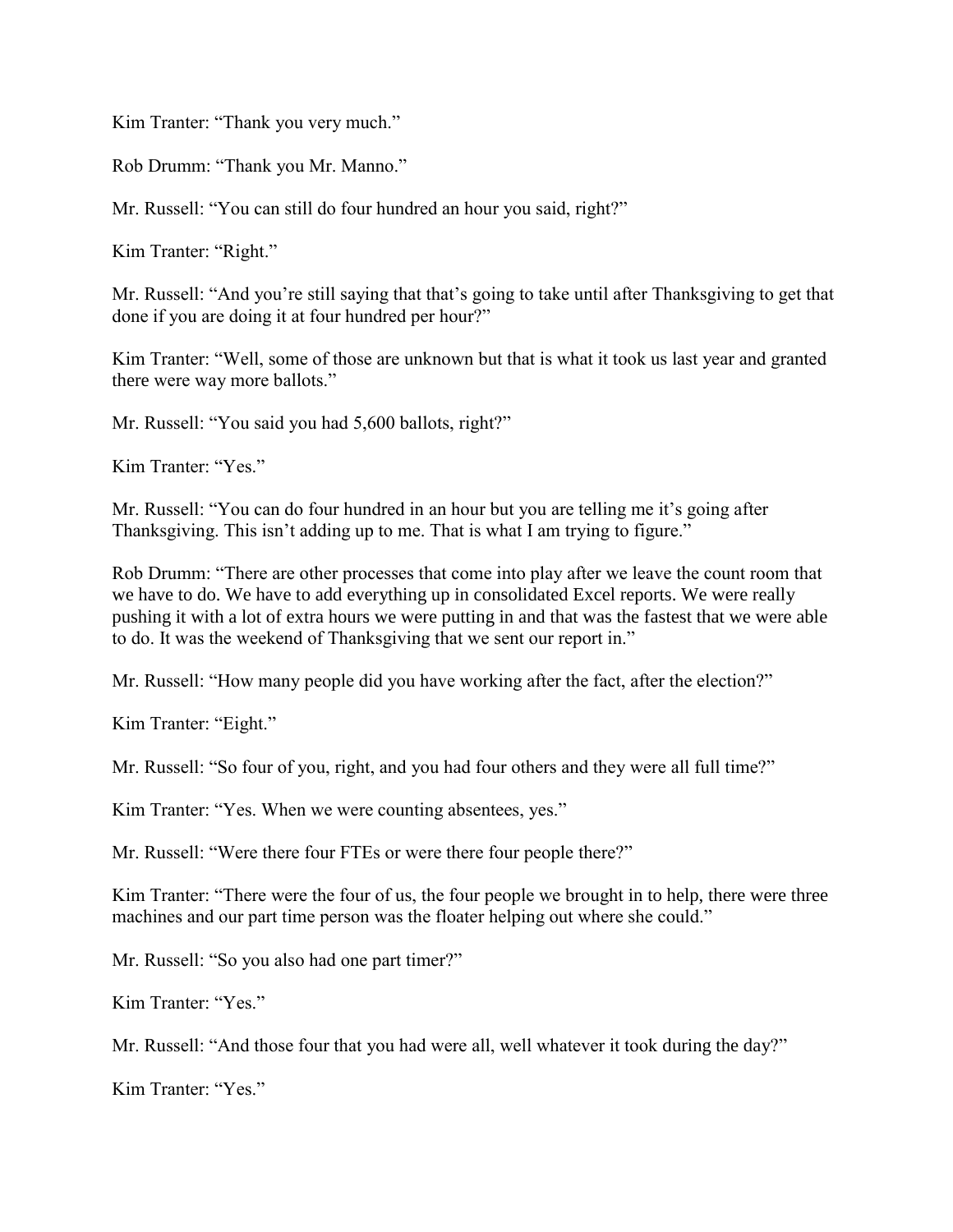Mr. Russell: "What did they average per day?"

Rob Drumm: "We would usually start around 9:00 a.m. and we would finish up around 3:30 p.m. - 4:00 p.m. Depending. We would try to round up to the closest district to complete the stuff that we were currently on."

Mr. Russell: "Okay. Then why didn't you go longer? You can do that."

Kim Tranter: "Well, first of all, because we had other things back in our office to handle. So with all four of us out of the office we had to come back and handle some things. Some days we did stay late but Mr. Russell, we put in hundreds and hundreds of overtime hours during the election to try and even get all of this stuff accomplished."

Mr. Russell: "I'm not questioning that. I'm trying to figure out how many hours you have used and what kind of people you have and I'm trying to look at the cost analysis of all of that. That's why I am asking the questions. I am not trying to say anything incorrectly but that is what I do."

Kim Tranter: "I know. I get it. The only thing I can tell you is that we started early and we worked as late as we could. We had to be mindful of the hours that the security was there. We had to be mindful of the COVID hours."

Mr. Russell: "I'm sure you have this, do you have the number of absentee ballots that come in per day?"

Kim Tranter: "We could put it together in a report."

Mr. Russell: "So you couldn't touch these absentee ballots until seven days after? Is that correct?"

Kim Tranter: "The only thing we are permitted to do is each Commissioner has to verify the signatures. So for all 5,000 ballots, I had to look at them and then Tony had to look at them. That was an ongoing process during that phase."

Mr. Russell: "You couldn't count them until after the election, right?"

Kim Tranter: "Correct."

Mr. Russell: "Now you are saying that you think that there is going to be new Legislation that is going to allow for the counting of those prior to the election?"

Kim Tranter: "That is correct."

Mr. Russell: "Seven days prior?"

Kim Tranter: "So as they would come in we would have to review signatures so that essentially takes us out of the loop of being available for other things."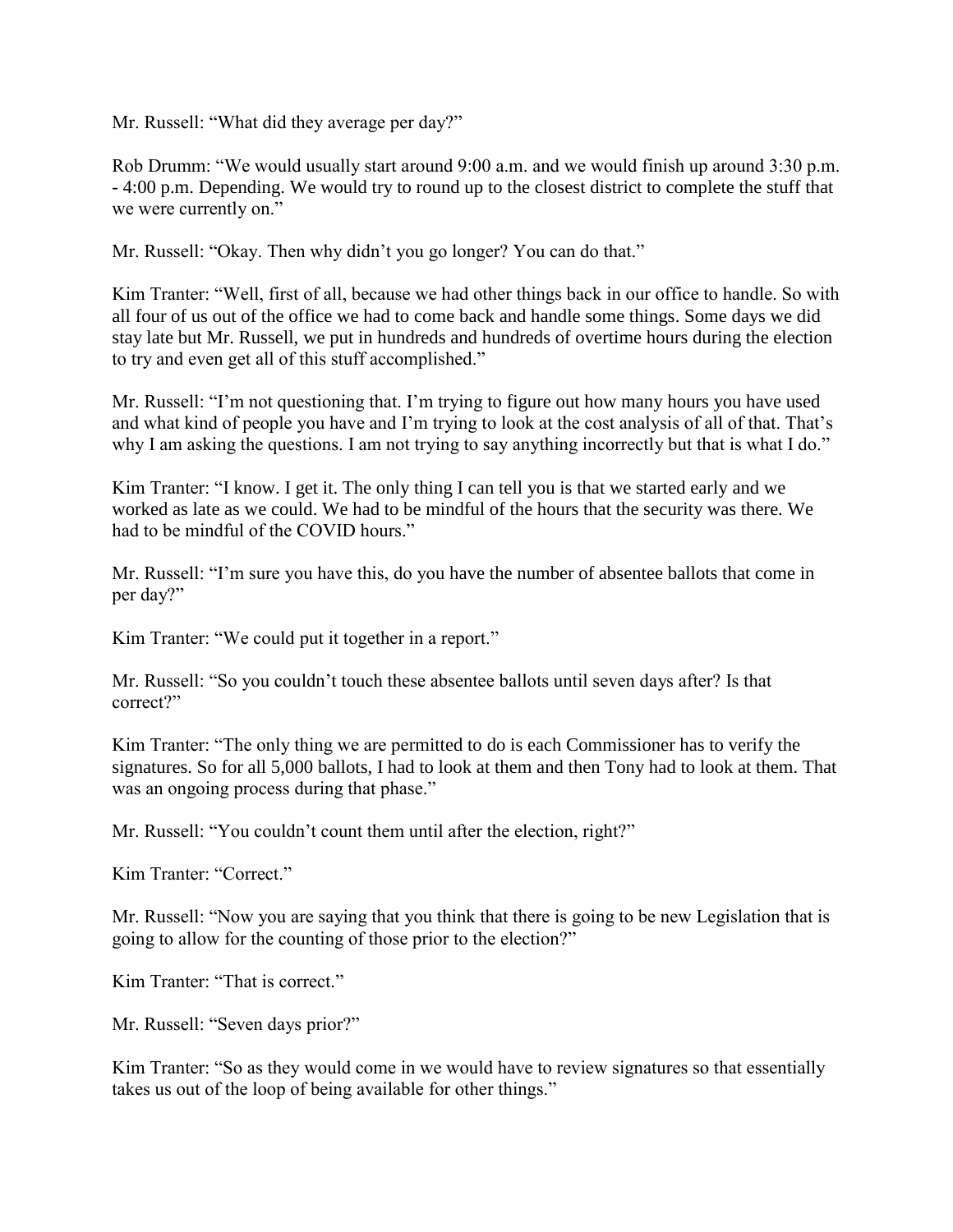Mr. Russell: "How many people do you have in there prior to the election?"

Kim Tranter: "Normally just the four of us."

Mr. Russell: "And didn't you bring in some others?"

Kim Tranter: "We did but the only thing they did was send out absentees. They didn't participate in anything else."

Mr. Russell: "So my conversations to you we were looking at trying to bring somebody in prior to the…maybe that is on the agenda Bob. I don't want to take that up."

Mr. Hollum: "Yes, that is coming up next."

Mr. Russell: "Thank you."

Mr. Brezinski: "The four people that are working in that office are working, from what I can understand, they are working together as a unit and taking the same language almost that Pete Manno said here a while back, I want to thank them for doing a great job and maybe what the situation is in that room at some point in time that people have questions in regards to how they operate or what they do or anything of that nature, maybe they should be invited in there on one of those days to actually see what they have to go through. God bless them for what they do down there, and let them see what they do. Let them get a good idea of what they go through every day. That's my suggestion. Not sarcastically either. I'm just saying that if somebody has a question in regards to what they do and how they do it they should be invited in there for maybe one or two days and let them see what they do and maybe they will understand a lot better. I want to thank them very, very much. Again, you four people that do what you do in that room. God bless you and thank you very much for the time."

Mr. Russell: "Are you talking about during an election Mr. Brezinski?"

Mr. Brezinski: "I'm saying whatever day that's appropriate that people have questions in regard to what they do. See how busy they are because it's no bull crap to what they do in there. They work very hard, diligently to try and help us in Herkimer County. The people that vote in Herkimer County. That's what I am saying."

Mr. Hollum: "It does get crazy down there sometimes. I guess the machine would make things better, more efficient, easier but like I said, it does come at a cost."

Mr. Russell: "For the Ways and Means Committee can we get an idea of what your hours are going to be with other people in there? I guess we are going to look at that next. I just want to make sure I am understanding this. I wish I could be there and everybody was there so that it would make things easier but unfortunately with COVID."

Rob Drumm: "Mr. Hollum, can I jump in with one quick point to add?"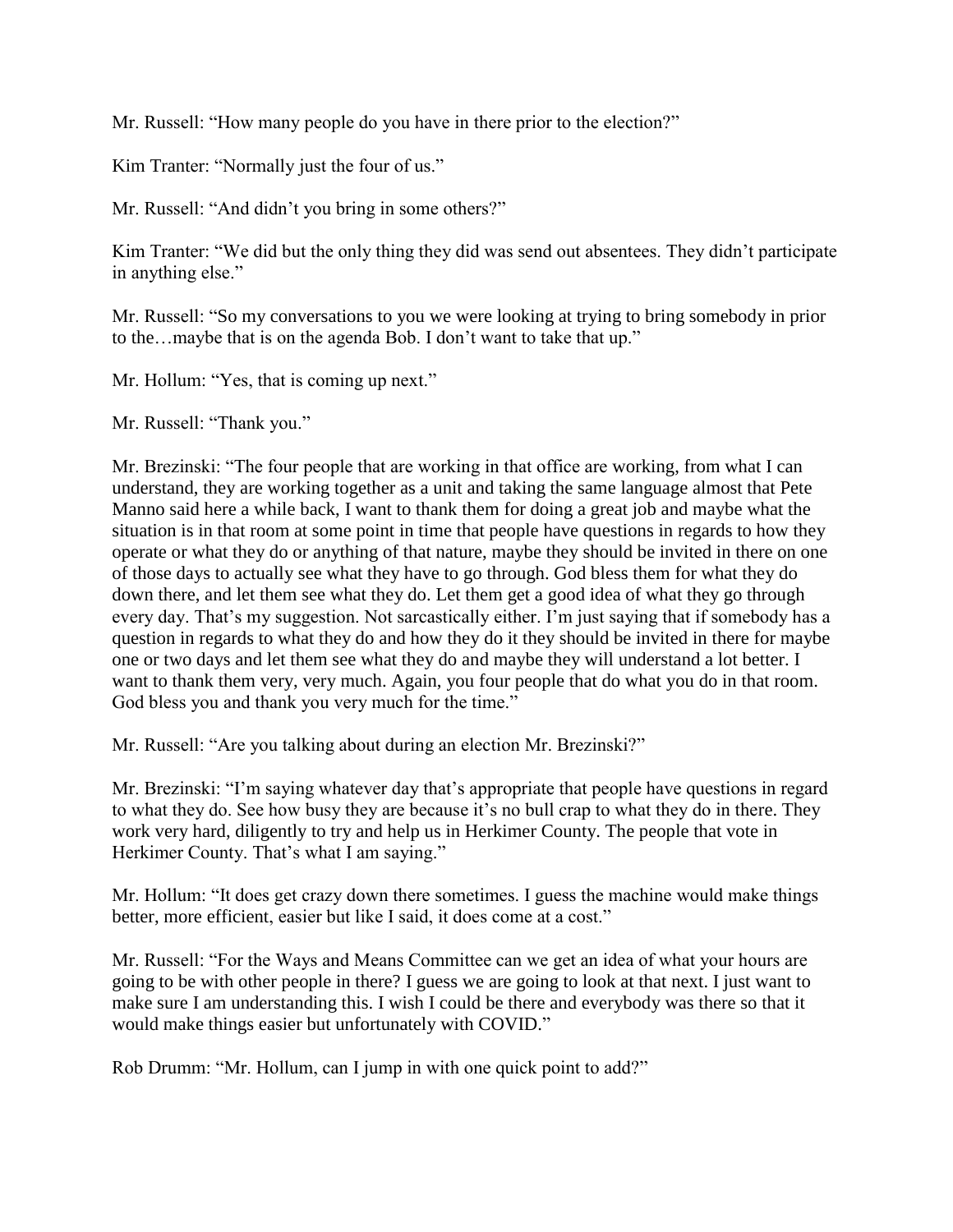Mr. Hollum: "Absolutely."

Rob Drumm: "One of the things I think we are trying to do here is future proof our office with whatever is coming up and also at the same time, give us the ability here in the office to maximize the four people that we have. That is one benefit of this machine. It's takes it from days to hours."

Mr. Hollum: "I guess another way of looking at it is we got lucky at this last election. Even with the mistakes that were made, by way of comparison, we looked pretty good. I think they are looking into possibly having little to no…mistakes are going to happen. Kim or Rob, do you think down the road we would be forced to purchase this machine?"

Rob Drumm: "Given the fact of where the law is going I can't see how it won't be. I mean, we aren't at that position yet but within eighteen to twenty-four months it wouldn't shock me if it was. If we do buy it we have the ability to roll it out in a not so busy year. We can roll out the kinks and that way when we have the Governor's race or in three years the Presidential we will really have this up to speed."

Mr. Bono: "Is there any thought of possibly sharing a machine with a neighboring County? Fulton or Montgomery County? Can that happen or does that happen in this State?"

Kim Tranter: "No, usually not Mr. Bono. And we are all kind of doing the same things simultaneously."

Mr. Bono: "Just throwing it out there. Thank you."

Mr. Johnson: "Doing quick math, five years, that is \$11,200 per year for the next five years for this machine. What savings will this get us? If we bought the machine how many hours is this going to reduce? Do we make the \$11,200 up?"

Mr. Hollum: "I did the math. No, you won't."

Mr. Johnson: "We don't make the time up?"

Mr. Hollum: "No but you have better product that does a lot of things. I sat through a forty minute video."

Mr. Johnson: "I know it's better but there is no cost savings."

Mr. Hollum: "You are correct but you also have to look at we sent back \$60,000 levy last year that we did not use and technically this machine could be paid for with money that we won't be sending back. I'm not saying it's not going to cost the County money. I'm not saying that there is not going to be enough for the levy, I'm just saying there is a possibility by way of comparison."

Mr. Russell: "Bob, as far as the levy the towns, etc. pay for this so the question is this is not coming out of the County money correct?"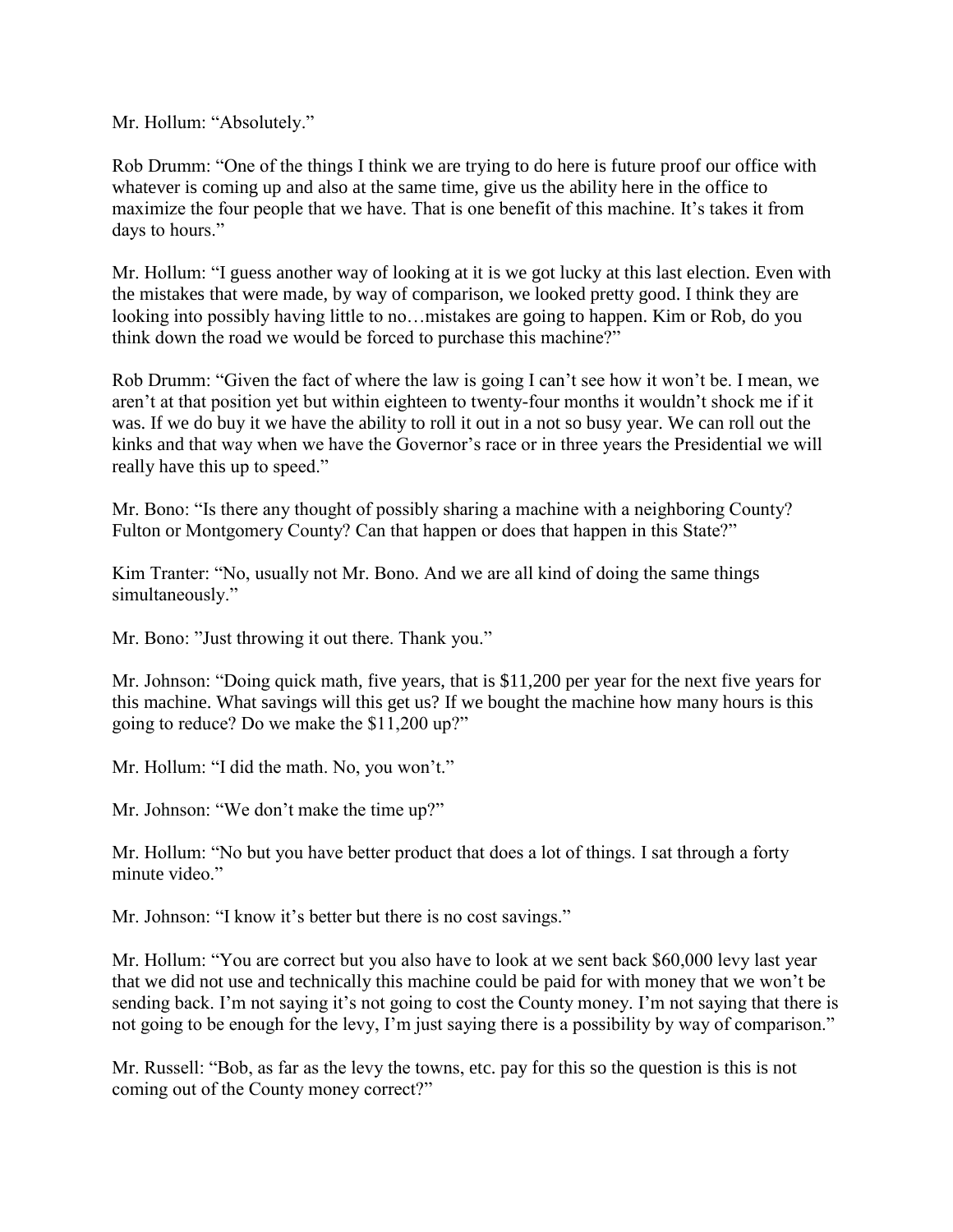#### Mr. Hollum: "Correct."

Mr. Russell: "The thing is I think we are going to be going to a situation in New York, maybe other places, I think they are doing an unconstitutional thing at the Federal Government but 5,600 is probably going to be a low amount going into the next few years but if they can count beforehand, that's where I am trying to get my head on it and we don't know that yet and Rob, when do you think they will have that, when will we know..."

Rob Drumm: "There are bills that are being talked about in the committee structure currently in the Legislature right now. If I had a crystal ball what the Legislature was going to do I would make a lot more money doing something else so I don't really know. I would say that given the other priorities that they currently have that rolled over on the agenda from last year that they are still trying to exhaust my best guess would be either maybe the end of this session or start of next session. There are some other priorities that are on there that are going to take precedence over this and this early voting package that they are pulling out is among them. Just a point that you brought up Mr. Russell is you said that we can start counting early, we can see that moving forward too. I agree with you on the long term forecasting that the 5,600 may be low especially for the next Presidential Election with the changes that will most likely be in place. I think doubling that might be more accurate. The problem we have here is that if we have to start counting them there is a mechanism that currently we have in place other than counting them by hand in our office and we are currently only staffed at four people so with the fifth that we will be discussing in a moment, with absent of this machine or some kind of technical infrastructure we currently don't have, we would not be able to comply with the law because we have to count…we have to start counting, we will have to see what the final law looks like, but if that happens, as you pointed out, we have two early voting sights that we could possibly have. We have one right now, possibly a second if the law changes, absentees is its own election now, all of the election stuff that happens on the proper Election Day is its own so we are now talking about four or five separate elections with separate mechanisms in place and they are adding more stuff in. I agree with you. I think the 5,600 number would be low."

Mr. Russell: "Bob, can we go to four and five and then come back to three so we can get an idea of what else is going on?"

Mr. Hollum: "Let's move on to number four. Approve part-time General Election Employee in the Board of Elections. This is for one part-time worker for six weeks at \$15.00 per hour, 19 hours per week for a total of \$1,700. We did this last year and it looks like they are going to be needing this person every year so if we can possibly make it a permanent thing. Kim or Rob?"

Mr. Russell: "I don't think that is enough time. Maybe for this year but I don't think it's going to be enough time for…once we get into Congressional and Presidential Elections. I think they found that they could use those persons prior to the election which we didn't have within our discretion but I believe that they are going to need more than just a part-time person. Part-time and full-time for a certain amount of weeks, correct."

Mr. Hollum: "This is just for one part-time worker that they use. I believe that's a whole different thing. Right Kim? That was the five workers you used to count the ballots?"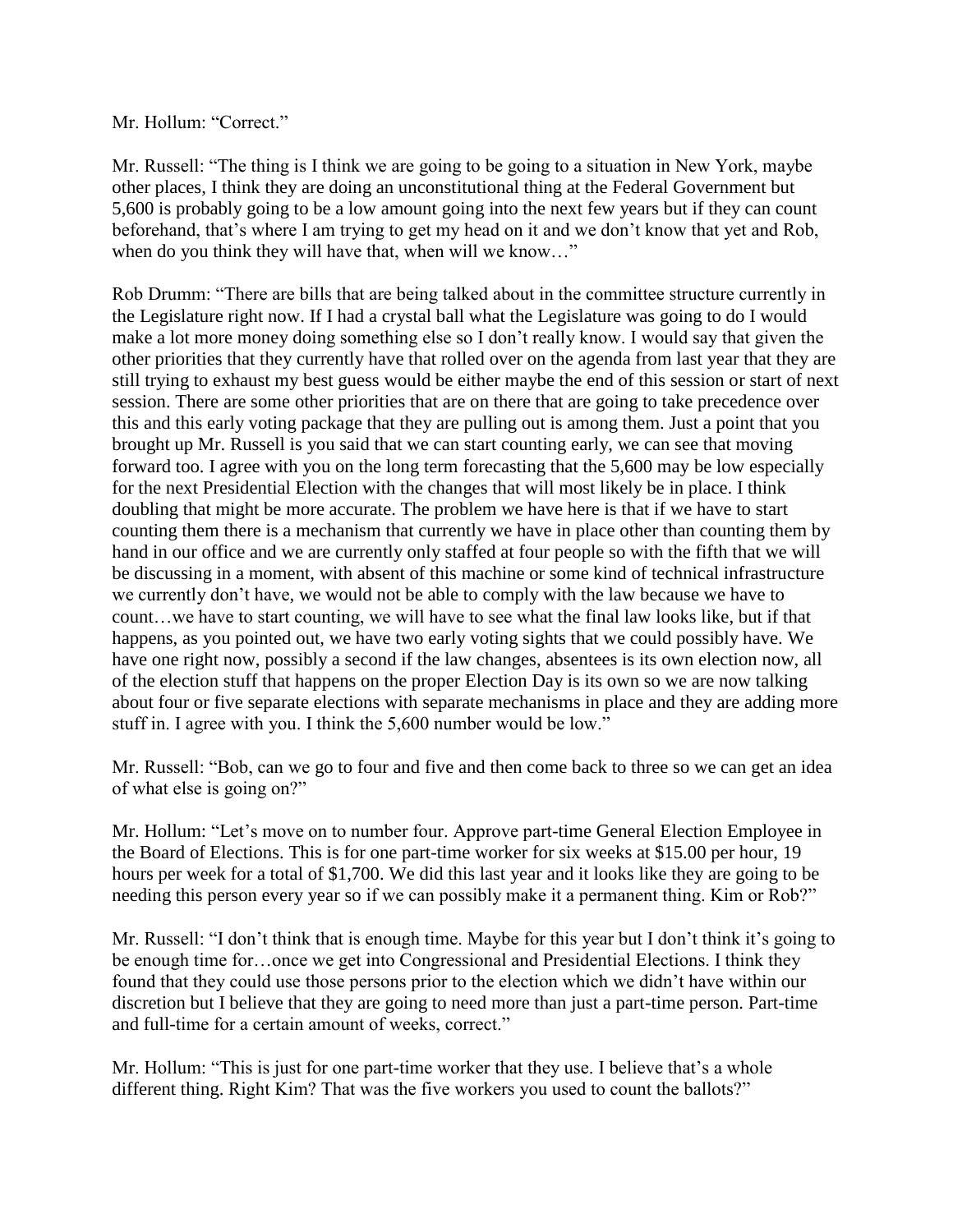Kim Tranter: "Right. This is just a general office worker."

Mr. Hollum: "Two separate things."

Mr. Russell: "Okay. What would that general office worker...when would they start or is that just all year round?"

Kim Tranter: "No, she would start like...we were proposing October 1<sup>st</sup> and she would work through November 15th. Last year we had her 19.5 hours per week. She was a godsend and she would come back."

Mr. Russell: "Is that going to be enough do you think? I guess that is what I am asking."

Kim Tranter: "For this year, I believe so."

Mr. Russell: "This year I do to but I'm talking about maybe in future years because I think we are going to try a do…Bob, aren't we going to do an election thing that makes this…"

Mr. Hollum: "Well, I'm not sure. I mean on a Presidential year, I think that's why they needed that many people. I'm not sure they need that many people every year but I am under the impression that they do need this person every year. Like I said, it's for 19 hours per week."

Mr. Russell: "Okay."

Rob Drumm: "Mr. Russell, to your point, generally speaking, not knowing how much the Federal years are going to be, realistically in my experience here it's the Presidential years that we get wacked over the head multiple times and the other three years we can kind of phase out. For the Presidential year, I guess we will have to see where we are and what changes the State makes before then. I think this would suffice for right now."

Mr. Hollum: "Are there any more questions on number four?"

Mr. Hollum: "Number five is a discussion of undetermined additional election expenses in the Board of Elections. I'm not sure if you covered most of them Kim. Is there anything more to it?"

Kim Tranter: "No, only one thing I know of right now is the Republican Machine Technician resigned last year so I am starting with a new technician and he had to go to school. We have to get him trained. There is a possibility somewhere down the line maybe a second early voting site. I know you guys waited on writing the Legislature about not wanting this. We don't want this so we will have to see what happens with that."

Rob Drumm: "Just to jump in on the backend. On my end I have a Deputy that is starting. There is obvious costs that go along with that but nothing too crazy. I haven't had a Deputy since December when I moved up so there is some equalization that will equal there. At this point, not only we don't want but we can't really handle a second early voting site in Herkimer County with the infrastructure that we currently have."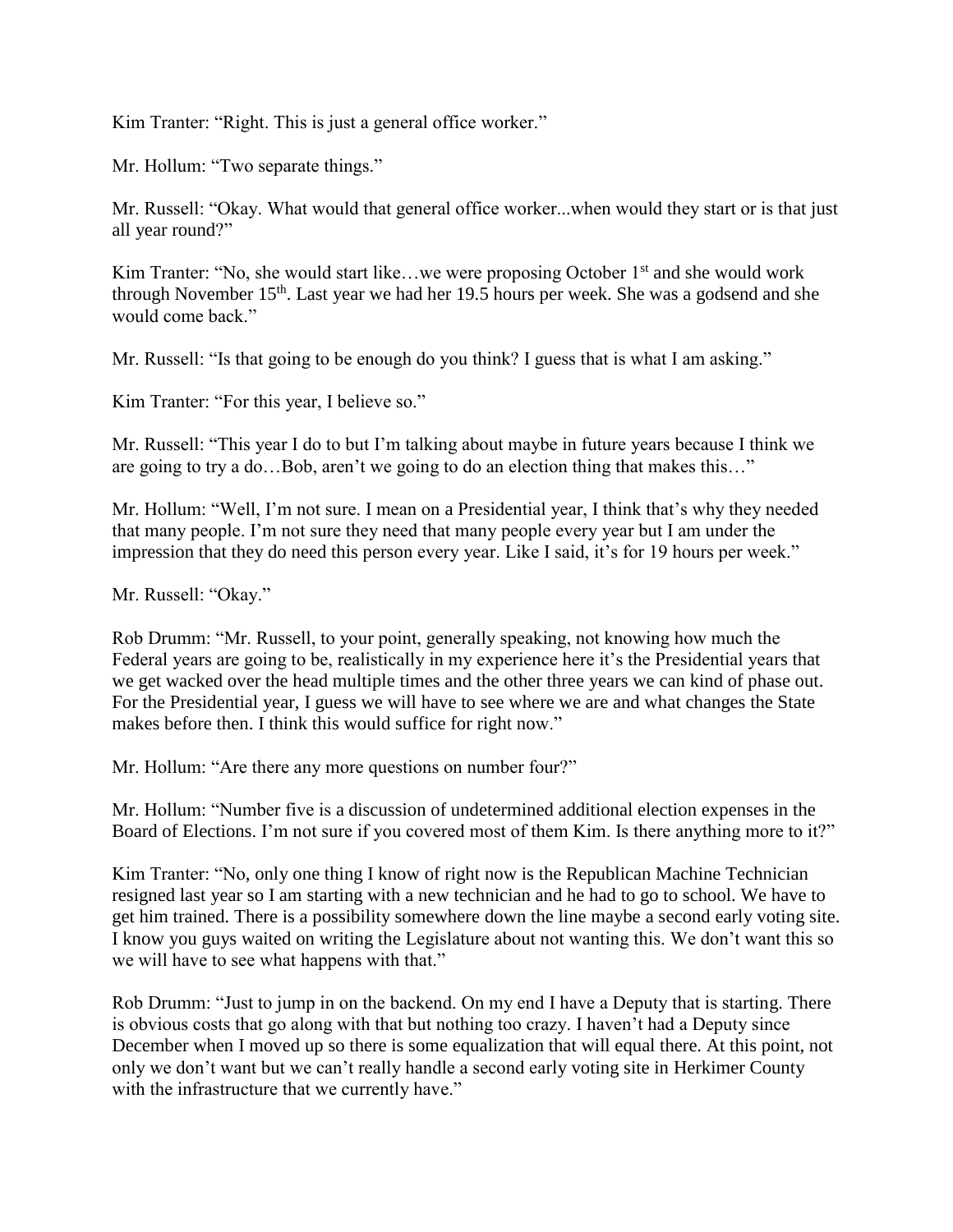Mr. Hollum: "Any other questions on that one?

Item #5 – Discussion only. No vote taken.

Mr. Hollum: "Let's bounce back up to number three. Any more questions on number three?"

Mr. Schrader: "Bob, after listening to Mr. Russell's and everyone else's ….I just think that yes \$56,000 is a lot of money but we have this problem a lot in the County. We don't have training for the people in the job. I think this would be a great time to purchase something so we don't run into a situation like Oneida County did. Maybe that is why they didn't use the machine. They didn't know how to use it so I am not accusing them of that. I am just saying maybe they didn't understand how to work the machine. I think being a down year for the next couple of years, I think this would be a great time to purchase this. Get our people in there and learn how to do it and do it more efficiently. And instead of just throwing it at them let's say we get mandated to use this machine down the road, then we have to train our people. I would rather they knew how to do it over the next couple of years versus having them learn in it within a year so I would support that."

Mr. Hollum: "Any other questions? We are going to bounce down to number six. I do have something under other. At the request of the County Clerk, I am bringing this up in regards to the Salary for the Deputy DMV Clerk. It's currently at \$32,000. Sylvia can't fill the position at that amount and has requested it be increased to \$38,000. This position has been vacant for about a year. I did ask Sylvia to be on if she could add anything to this. Sylvia, are you on?"

Sylvia Rowan: "Yes, I am on Bob. The problem that I face is that the two Senior Clerks that have been there fifteen and more years are making \$36,000 and \$35,000 per year. Look at that when I interview that they are going to be supervising the Motor Vehicle Clerks and preparing all of the budget stuff and all of the different accounts that need to be maintained and they feel is just too much of a responsibility at \$32,000 and they are making less than the people they are supervising so that's been one of the problems that I have. I do have an individual though I just had another resignation and I am facing another resignation in the DMV. They are very frustrated. They feel that they are just…I don't know if it's COVID or people's attitude or what it is but some of these people have been there…one has been there nine years and is leaving. I'm facing that situation because now I only have two that are trained, two that are now new and are still training, one is out on maternity leave, the other one has shingles so that cuts down the staff in half. I'm very sorry but it seems like once the COVID hit things started to really fall apart. And of course Lee retired back in April. He is going to come back to train me and I don't know what his job was and the girls claim they don't know so when he comes back in on a part-time basis to help us get straightened around then I have a new Deputy who has had no training and we are trying to train her. It's just been very difficult to say the least and I do have two girls on the legal section that will be retiring so that's another problem. I'm going to be hiring new people that are going to have to be trained."

Mr. Hollum: "Any questions? You guys can see her side of things. Lee's position has not been filled over a year. He was at \$39,000 when he left. She can't even promote within because the salary would be lower."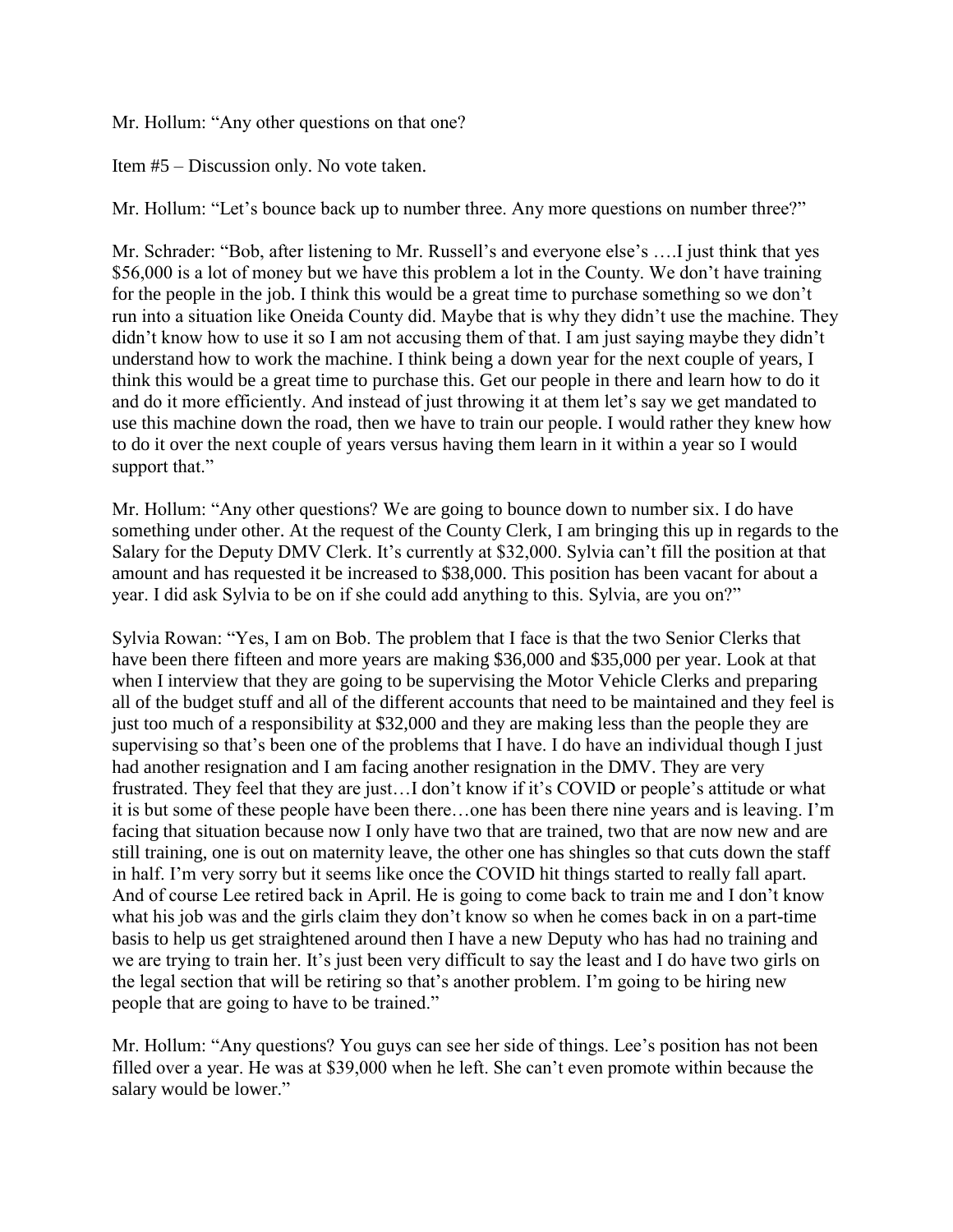Mr. Johnson: "I just had a question. The numbers are from \$32,000 to \$38,000, right?"

Sylvia Rowan: "Yes."

Mr. Johnson: "Thank you."

Sylvia Rowan: "The existing Deputy, the Deputy of the County Clerk, she started at \$32,500 with a review in six months to \$40,000 which just happened. Had it stayed at \$32,500 I would not have been able to fill that either. It is up to \$40,000 and the person that took it is making the \$40,000."

Mr. Russell: "Where are you trying to hire from Sylvia?"

Sylvia Rowan: "Well, I have asked different people from within the department against my strong will but they do not want to move up. Individuals that have contacted me, I have a resume file of people interested to work for the County so I contacted some of them. Most of them, not all, have jobs somewhere else that pay more and wouldn't leave that job to come to this job. I have asked elected officials, I've asked people that work in different townships, but they are not interested."

Mr. Russell: "Have you advertised it though?"

Sylvia Rowan: "I have not, no."

Mr. Russell: "Karin Piseck, anybody that she might have coming through her office?"

Sylvia Rowan: "I do receive calls from her office from time to time but I am not sure if they would like Motor Vehicle jobs, part-time job or full time job. I would have to interview them. The Deputy Job is a very high end job. There is a lot to it."

Mr. Russell: "Steve, when is our next Ways and Means committee meeting?"

Steve Billings: "Looks like the  $26<sup>th</sup>$ ."

Mr. Russell: "I propose we have something sooner than that. I will get with you on that Steve."

Steve Billings: "Absolutely." Mr. Hollum: "Any other questions?"

Mr. Russell: "Is there a reason why we wouldn't want to buy this machine right now?"

Mr. Hollum: "I'm actually going to go back up to number three. I'm asking that we put it to a vote that we purchase the machine. From Administration can I can a motion to go forward to purchase this voting machine if Sheri is okay with transferring the funds and everything goes as planned?"